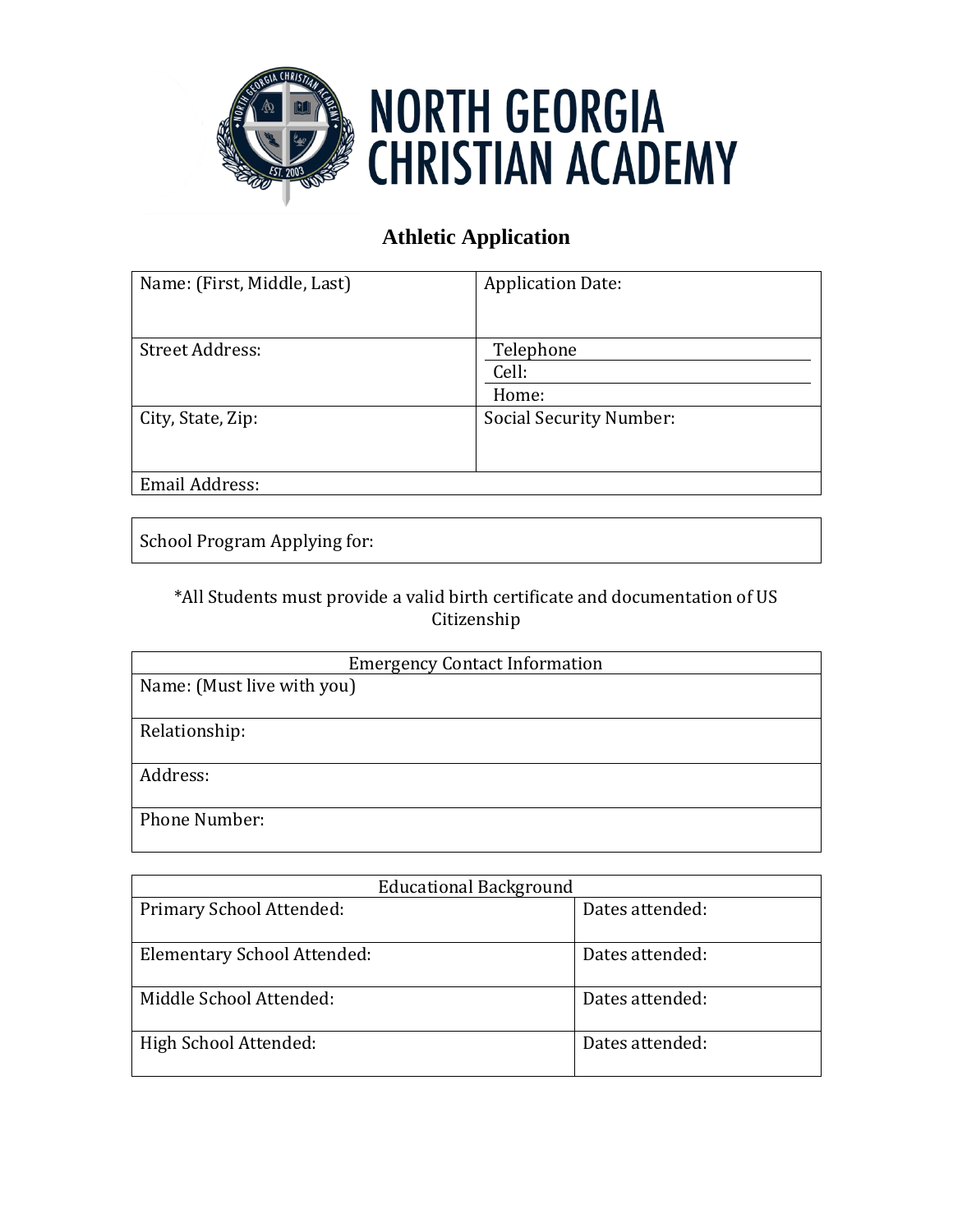| School Teacher References (list at least 3) |                      |  |
|---------------------------------------------|----------------------|--|
| Teacher's Name:                             | Phone Number:        |  |
| Teacher's Name:                             | <b>Phone Number:</b> |  |
| Teacher's Name:                             | Phone Number:        |  |
| Teacher's Name:                             | <b>Phone Number:</b> |  |

| Pastor/ Youth Leader Reference |                      |  |
|--------------------------------|----------------------|--|
| Pastor's Name:                 | <b>Phone Number:</b> |  |
| Youth Leader's Name:           | <b>Phone Number:</b> |  |
|                                |                      |  |

| Academic Achievements you have received: |  |  |
|------------------------------------------|--|--|
|                                          |  |  |
|                                          |  |  |
|                                          |  |  |
|                                          |  |  |
|                                          |  |  |
|                                          |  |  |

Have you ever attended or played any sports at North Georgia Christian Academy in the past?

How did you hear about us?

How would you best describe yourself?

What area of life do you think you should improve on the most?

List your best qualities (example easy to get along with):

Give an instance of where you overcame adversity:

Would you consider yourself a role model to your peers and why?